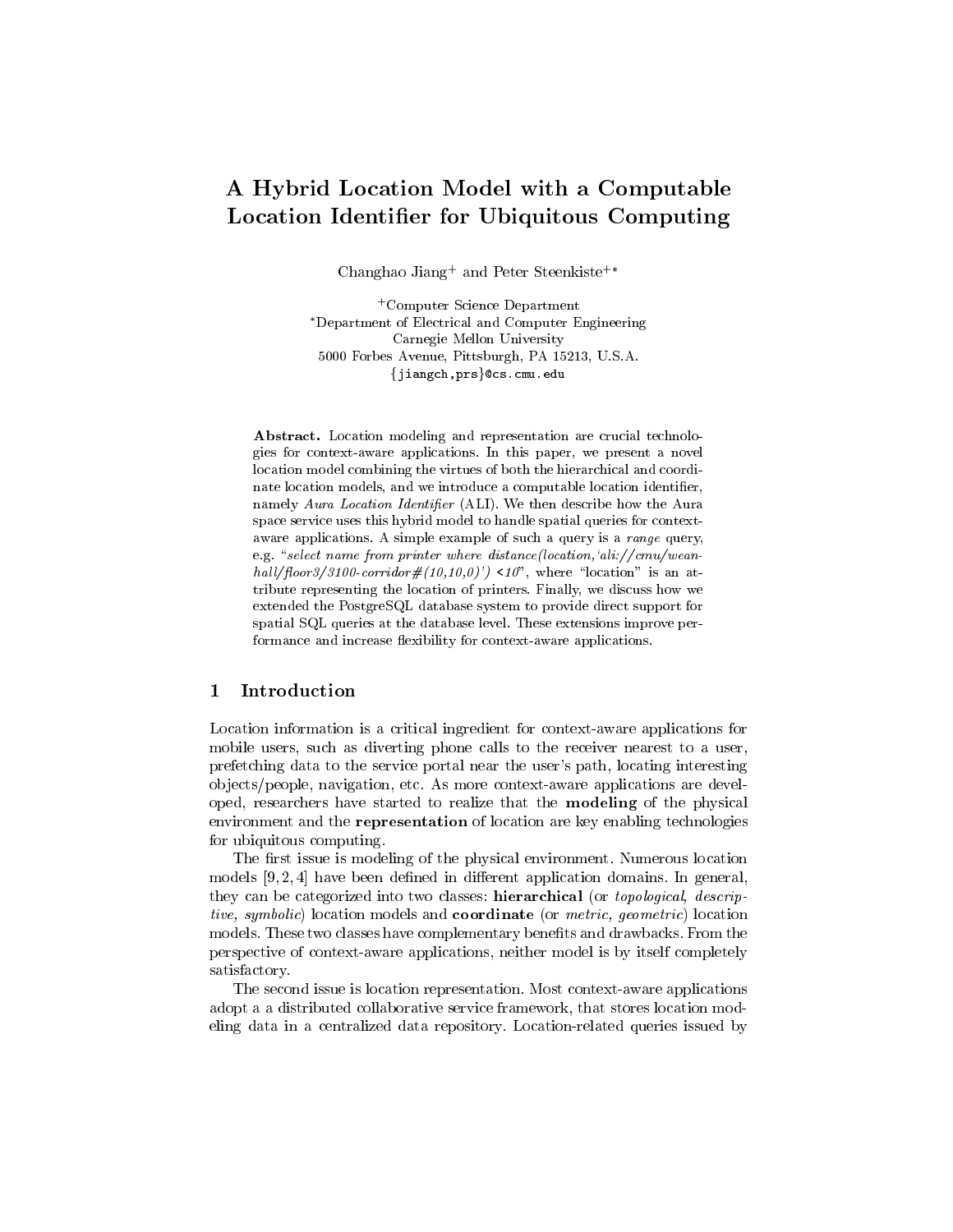#### $\overline{2}$ Changhao Jiang, Peter Steenkiste

end-users and other services are handled by a dedicated location service. This distributed service paradigm is attractive because of its scalability and modularity. However, we need an effective and efficient location representation method to make this work.

In this paper, we will present a novel hybrid location model that combines the virtues of both the *hierarchical* and *coordinate* location models. It features a computable location identifer, the Aura Location Identifier, for the purpose of representing locations and enabling the exchange of location information between distributed contextual services. The hybrid location model was designed to meet the needs of establishing a space service in the Aura Project [6] for use by campus-wide context-aware applications at Carnegie Mellon University. Some example queries that must be supported are: "find the color printer nearest to Joe", "find all conference rooms on the 3rd floor of Wean Hall, with wireless bandwidth above 2mbps", "find all the people within Wean Hall".

The remainder of this paper is organized as follows. In Section 2, we motivate the hybrid location model using the Aura pervasive computing project. In Section 3, we argue that context-aware applications need a hybrid location model. Section 4 proposes a computable location identifier, the Aura Location *Identifer*, and we elaborate on how the hybrid location model supports the ALI representation in Section 5. In Section 6, we present the design and implementation of Aura's space service. Section 7 explains our integration of the hybrid location model into the PostgreSQL database system. In Sections 8 and 9, we review related work and summarize our paper.

#### $\overline{2}$ **Aura Project and Space Service**

The Aura Project [6] at Carnegie Mellon University is a ubiquitous computing project that focuses on minimizing the distractions to users. The motivation is that human attention is a precious resource that does not benefit from Moore's law so we trade computer resource that do benefit from Moore's law for people's time and attention. Aura is specifically intended for ubiquitous computing environments involving wireless communication, wearable or handheld computers, and smart spaces. Human attention is an especially scarce resource in such environments, since the user is often preoccupied with walking, driving or other realworld interactions. In addition, this environment has many challenges, including the use of hand-held devices with limited network capabilities and battery power, and the presence of diverse and possibly unfamiliar physical spaces.

Automatic adaptation of the computing environment (including applications, networks, operating systems, and middleware services) to the user's context is one of the key techniques used in Aura. For example, if the user experiences poor network performance, Aura should be able to switch to a different network technology if one is available in that space. If the adaptation is successful, this eliminates the need for user intervention. We also want the system to be proactive in identifying ways of helping the user. For example, if the user is trying to view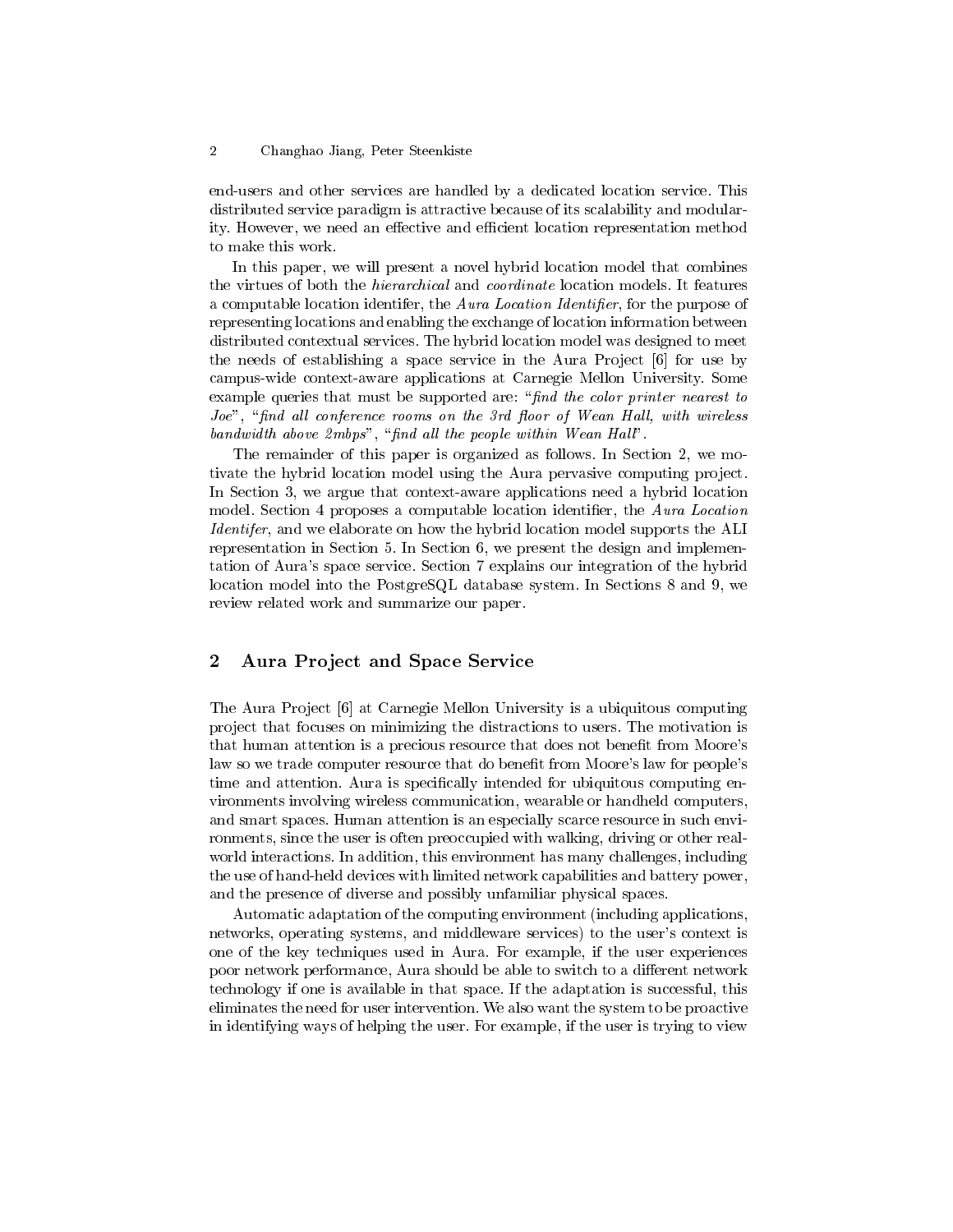

Fig. 1. A set of Aura contextual services for context-aware applications

a high resolution image on a hand-held device, Aura should be able to point out that there is a large wall-mounted display around the corner.

Automatic adaptation requires that the Aura system needs detailed information about the user's context. For this purpose, we developed the Aura contextual information services [8] (Figure 1). The CSI (Contextual Services Interface) infrastructure can provide information about the primary entities in the user's context: people, devices, physical spaces, and networks. It also provides information about relationships between these entities. For example, people-location services [11,1] provide information on the relation between people and physical space. Note that some information maintained by the CSI is primarily static (e.g. basic information about devices and people) while some information is dynamic (e.g. the people-location relationship).

The API for the contextual services allows users to retrieve information stored or collected by the services using SQL-like queries. For example, a query to the device-space service could request all "printers" that match "Type=color" and "Space=Wean\_Hall\_8th\_Floor".

The space service and the space relationship services (e.g. people-location) play a critical role in this architecture and they are the focus of this paper. We can identify two requirements. First, different services and applications have to be able to exchange location information. For example, the people-location service must return location information in a format that can then be used to query other services (e.g. to find a nearby printer using the device-location service). Second, we must devise efficient scalable implementations of the space-related services so that these common queries can be handled quickly.

#### 3 **Hybrid Location Model**

One important issue for space services and more broadly for context-aware applications, is that they must model the physical environment through an appropriate location model. As we mentioned earlier, the prevailing location models fall into two groups: *hierarchical* and *coordinate* [5] models. In this section, we argue that neither model by itself is satisfactory for context-aware applications and a hybrid location model combining the benefits of both models is needed.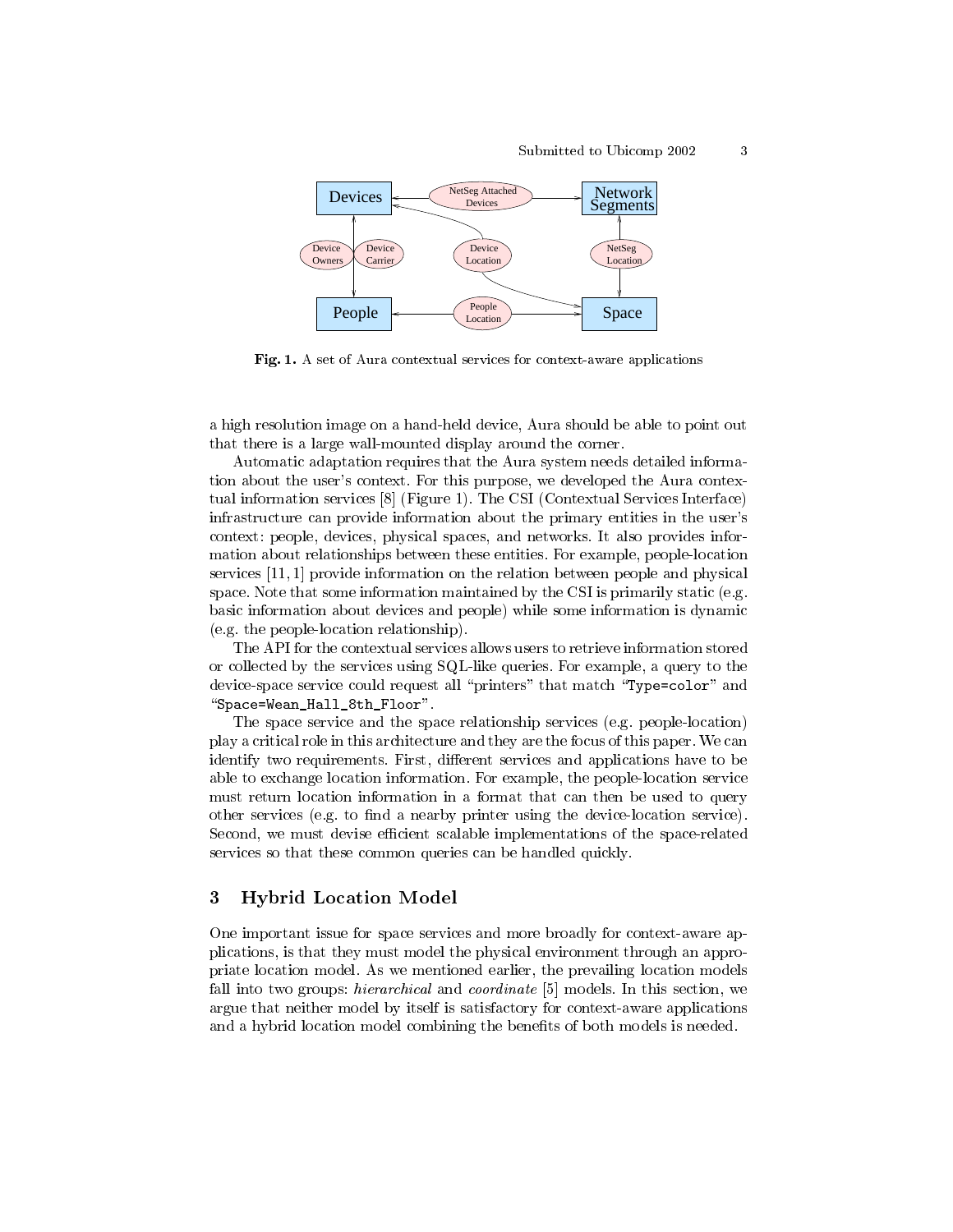#### $\overline{4}$ Changhao Jiang, Peter Steenkiste

Hierarchical location models decompose the physical environment in different levels of precision, and normally feature a self-descriptive location representation. A typical example of a hierarchical location model is the postal address, e.g. U.S.A., Pennsylvania, Pittsburgh, Carnegie Mellon University, Wean Hall, 3rd *floor, Room 3515.* Coordinate location models superimpose a grid on the physical environment thus providing a coordinate system that can be used to represent locations uniquely and accurately using a tuple of numbers. A typical example of a coordinate location model is the GPS coordinate system, in which locations are defined by *(longitude, latitude, altitude)*.

Both classes of location models have advantages and disadvantages with respect to the needs of context-aware applications. The hierarchical location model is good for its implicit representation of spatial relationships, such as *containment, closeness,* and it has the virtue of human readability. It also handles some location queries very efficiently, For example, the query "find the people who *live on Forbes Avenue*" is satisfied by people whose address prefix is "Forbes" *Avenue*". The biggest disadvantages of the hierarchical location model are its lack of position precision and the fact that it is difficult or inefficient to compute distances. The flaws of hierarchical location model embody the benefits of the coordinate location model. With built-in geometric attributes, coordinate location models are well suited for specifying locations precisely and for computing distance accurately. However, the coordinate location model hides hierarchical relationships. Hence, it needs additional specifications to deduce spatial relationships.

We propose a hybrid location model for context-aware applications that combines the benefits from both sides. The starting point for the hybrid model is the hierarchical location model: we view the world as a hierarchy of spaces and each level further refines and subdivides the spaces of the previous level. We bring in the coordinate model by allowing each space in the hierarchy to define a coordinate system that can be used to define points or areas within that space. Different spaces may use different coordinate systems, as we describe later. The coordinates allow us to define points or areas for which there is no name in the hierarchical name system. For example, we can identify the location of a camera in a room by concatenating hierarchical name of the room with the coordinates of the camera in the room. Similarly, we can describe the coverage area of a cell in a wireless network (which in general does not line up with rooms) using coordinates in the building or floor.

In the remainder of this paper we describe how we can use the hybrid location model as a basis to name locations and areas (Section 4) and to build contextual services that resolve space-related queries efficiently (Section 5 through 7).

#### **Aura Location Identifier**  $\overline{\mathbf{4}}$

The Aura Location Identifier is used to represent locations based on the hybrid location model. We first review the type of information we need to represent, and we then introduce the ALI representation.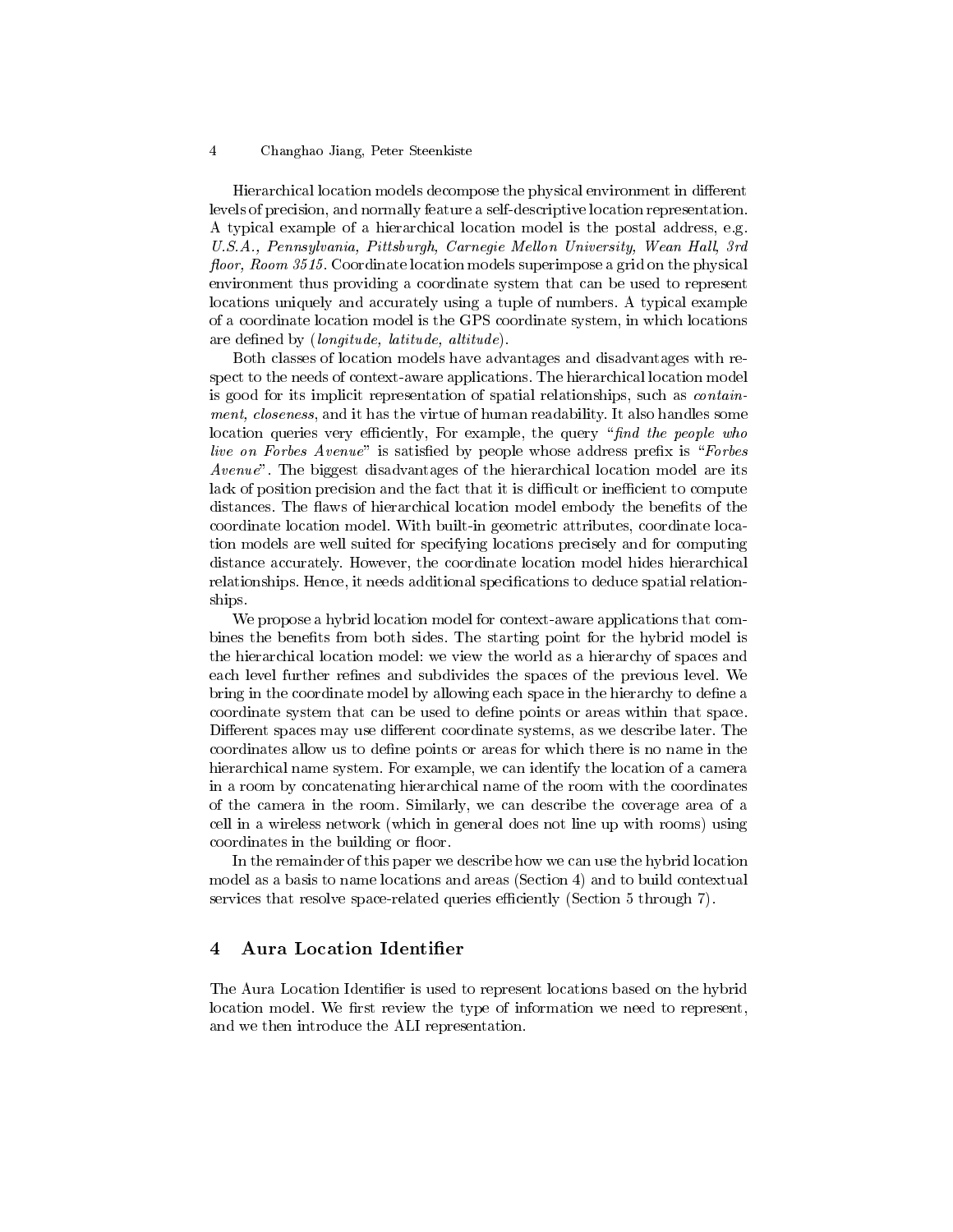#### $4.1$ **Types of Location**

Based on the requirements of context-aware applications, we identify three types of location information that we must be able to represent:

- Space location is a physical space entity, e.g. "room 3115 of 3rd floor of Wean Hall at CMU".
- Area location is a space not physically demarcated, but virtually defined by applications, e.g. "the area covered by a particular wireless access point".
- Point location is a position of mobile user or object. Usually, we are not interested in the shape and extension of that user or object, but just in its position, e.g. "the location of printer 'slate".

The ALI space type is composed of only a hierarchical name, while the two other ALI types append explicit geometric information to a hierarchical name. We present examples of all three types of ALI in Section 4.3.

#### $4.2$ **Syntax of Aura Location Identifier**

The Aura Location Identifier uses a formatted string representation complying with the generic syntax of a Universal Resource Identifier [3]. Here is the Barcus-Naur Form (BNF) notation for the Aura Location Identifier:

```
::= [ ali:// ] <Path> ["#" <Position>]
<AI.T><Position> ::= <Pt-3D> | <Area> ["-" <Height>]
\langle \text{Path} \rangle ::= \langle \text{Space} \rangle {"/" \langle \text{Space} \rangle}
                 ::= "{" <Pt-2D> "," <Pt-2D> "," <Pt-2D> {"," <Pt-2D>} "}"
<Area>
<Height> ::= "(" <Float> "," <Float> ")"
<Pt-3D> ::= "(" <Float> "," <Float> "," <Float> ")"
                 ::= "(" <Float> "," <Float> ")"
Pt-2D<Space>::= <Char> {<Char>}
<Float>
                 ::= ["+" | "-"] <Digit> {<Digit>} ["." <Digit> {<Digit>}]
                 ::= <Alphanum> | "-" | " "
<Char><Alphanum> ::= <Alpha> | <Digit>
                  : := "a"|"b"|"c"|"d"|"e"|"f"|"g"|"h"|"i"|"j"|"k"|"1"|
\Deltalpha>
    "m" | "n" | "o" | "p" | "q" | "r" | "s" | "t" | "u" | "v" | "w" | "x" | "y" | "z" | "A" |"B" | "C" | "D" | "E" | "F" | "G" | "H" | "I" | "J" | "K" | "L" | "M" | "N" | "O" | "P" |
    \mathfrak{n} \oplus \mathfrak{n} + \mathfrak{n} \mathbf{g} \mathfrak{n} + \mathfrak{n} \mathbf{g} \mathfrak{n} + \mathfrak{n} \mathfrak{m} + \mathfrak{n} \mathfrak{m} + \mathfrak{n} \mathfrak{g} \mathfrak{n} + \mathfrak{n} \mathfrak{g} \mathfrak{n} + \mathfrak{n} \mathfrak{g} \mathfrak{n} + \mathfrak{n} \mathfrak{g} \mathfrak{n} + \mathfrak{n} \mathfrak{g} \mathfrak{n}\cdot: = "0" | "1" | "2" | "3" | "4" | "5" | "6" | "7" | "8" | "9"
\Deltaigit>
```
#### 4.3 **ALI** Examples

Here are examples of three types of ALI according to the above BNF notation:

- Space Identifier: "ali://cmu/wean-hall/floor3/3100-corridor/3115" This identifier represents room 3115 on 3rd floor of Wean Hall at CMU. Its geometric attributes are stored in a centralized location data repository.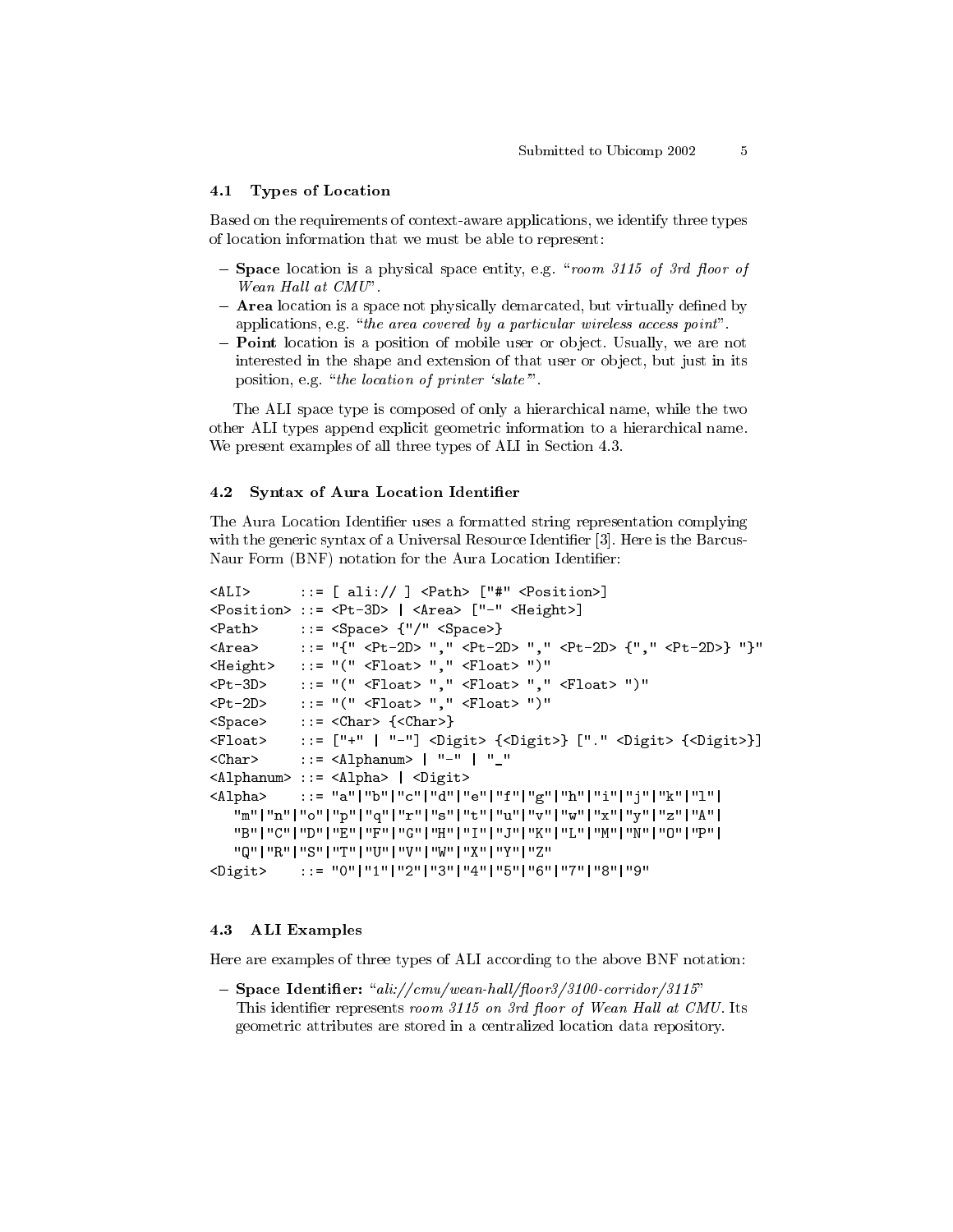$\,6$ Changhao Jiang, Peter Steenkiste



"ali://cmu/weanhall/floor3#{ $(1,0), (-1.5, 0.5), (0,3), (2,3.5), (3,1.5)$  $(1,5)$ }" Fig. 2. represents an area within the 3rd floor of Wean Hall.

- Area Identifer: "ali://cmu/wean-hall/floor3#{ $(1,0), (-1.5, 0.5), (0,3), (2,3.5)$  $,(3,1.5)-(1,5)$ <sup>"</sup>

This identifier represents an area on the 3rd floor of Wean Hall at CMU. The series of points after the ' $\#$ ' token specify a closed polygon in planes parallel to the X-Y plane of the 3rd floor's space coordinate system (Figure 2). " $(1,5)$ " specifies the height range of the area (see Section 5.2 for details).

- Point Identifier: "ali://cmu/wean-hall/floor3/3700-corridor/3718# $(10.4.1)$ " This identifier represents the point  $(10,4,1)$  within room 3718. The coordinates are relative to room 3718's space coordinate system.

#### 4.4 Operators on ALI

A feature of the ALI that distinguishes it from other location representation schemes, is that, combined with a set of operators, the ALI can be viewed as an abstract data type. The benefit is that this provides options for implementing it at different levels of the system, such as the database level, the service level, and the programming language level. For example, we could define an "ALI" class in a object-oriented programming language to realize programming language-level support. As we will see later, we can also define ALI as a user-defined data type in an extended SQL standard to realize database-level support. These options provide flexibility in the context-aware application's design and implementation. It can also provide performance improvements, as we will see in Section 7 for the case of implementing ALI at the database level.

The following are some operators on ALIs that are of interest in ubiquitous computing environments:

### - distance(ali, ali) returns float

compute the distance between two locations.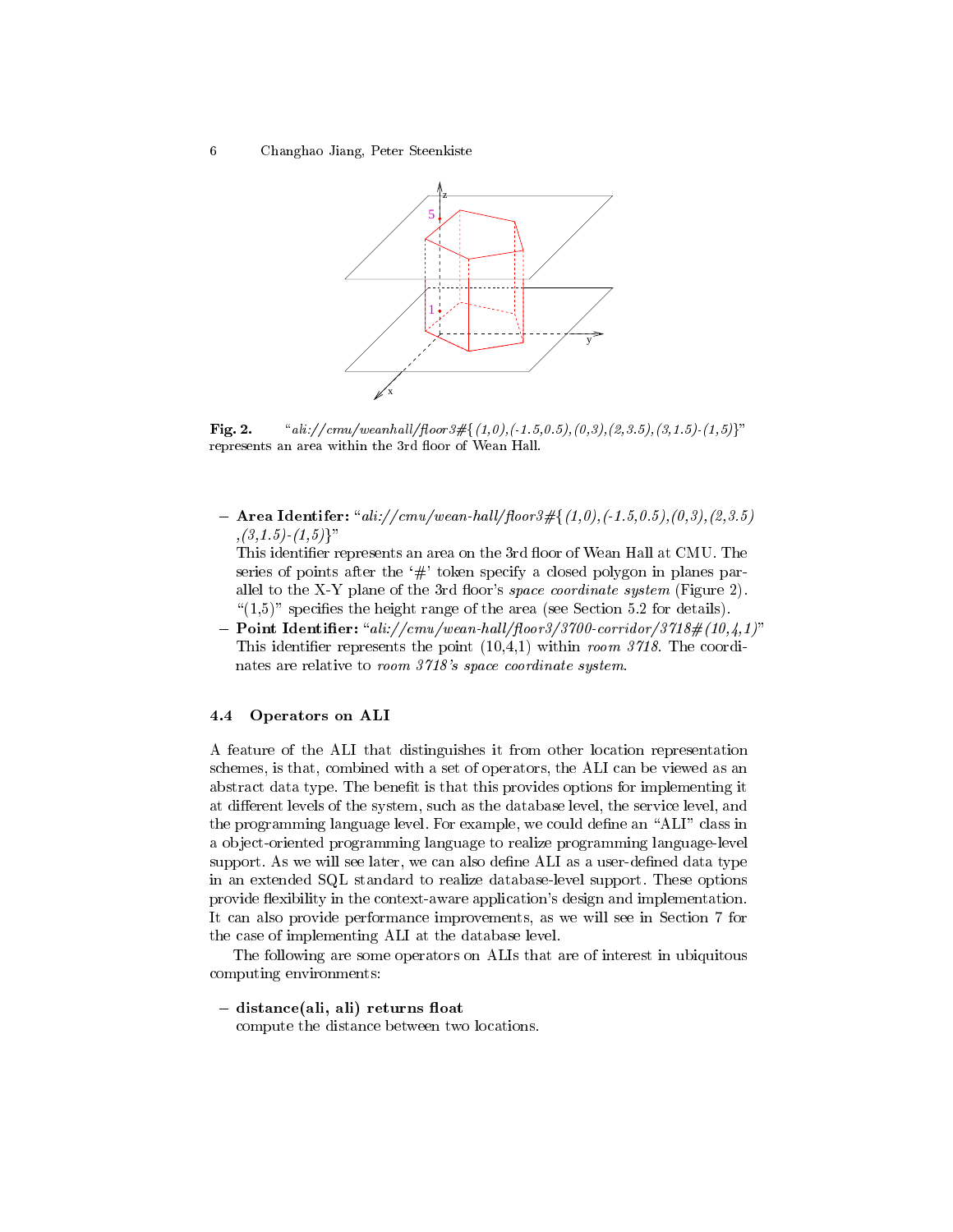

Fig. 3. Hierarchical Space Tree

- contains (ali, ali) returns boolean tell whether one location contains another.
- within(ali,ali) returns boolean tell whether one location is within another.
- super(ali) returns ali get direct super space containing the location
- sub(ali) returns list of ali get list of spaces which are direct sub space of input parameter

#### Realizing the Hybrid Location Model  $\mathbf 5$

The ALI bases its expressive power and computability on the hybrid location model. In this section, we describe the hybrid location model in more detail and we elaborate on how it can be used to realize the above ALI operations.

#### Hierarchical Aspect of the Hybrid Location Model  $5.1$

The hierarchical aspect of the hybrid location model means that the physical environment is decomposed into different levels of spaces. For example, the campus of *Carnegie Mellon University* is decomposed into several sub-spaces: Wean hall, Smith Hall, Posner Hall, etc. Each of these halls is divided into smaller composing sub-spaces, until we reach enough precision. Such a hierarchy is called a space tree. Each node in the space tree corresponds to an actual space in the physical environment, and the parent-child link in the tree implies a super/sub space relationships between two spaces. Based on the *space tree*, it is easy to resolve queries about the containment relationship between two physical spaces.

Figure 3 illustrates part of the *space tree* for Carnegie Mellon University. It is up to the location service (or space service) designer to decide how to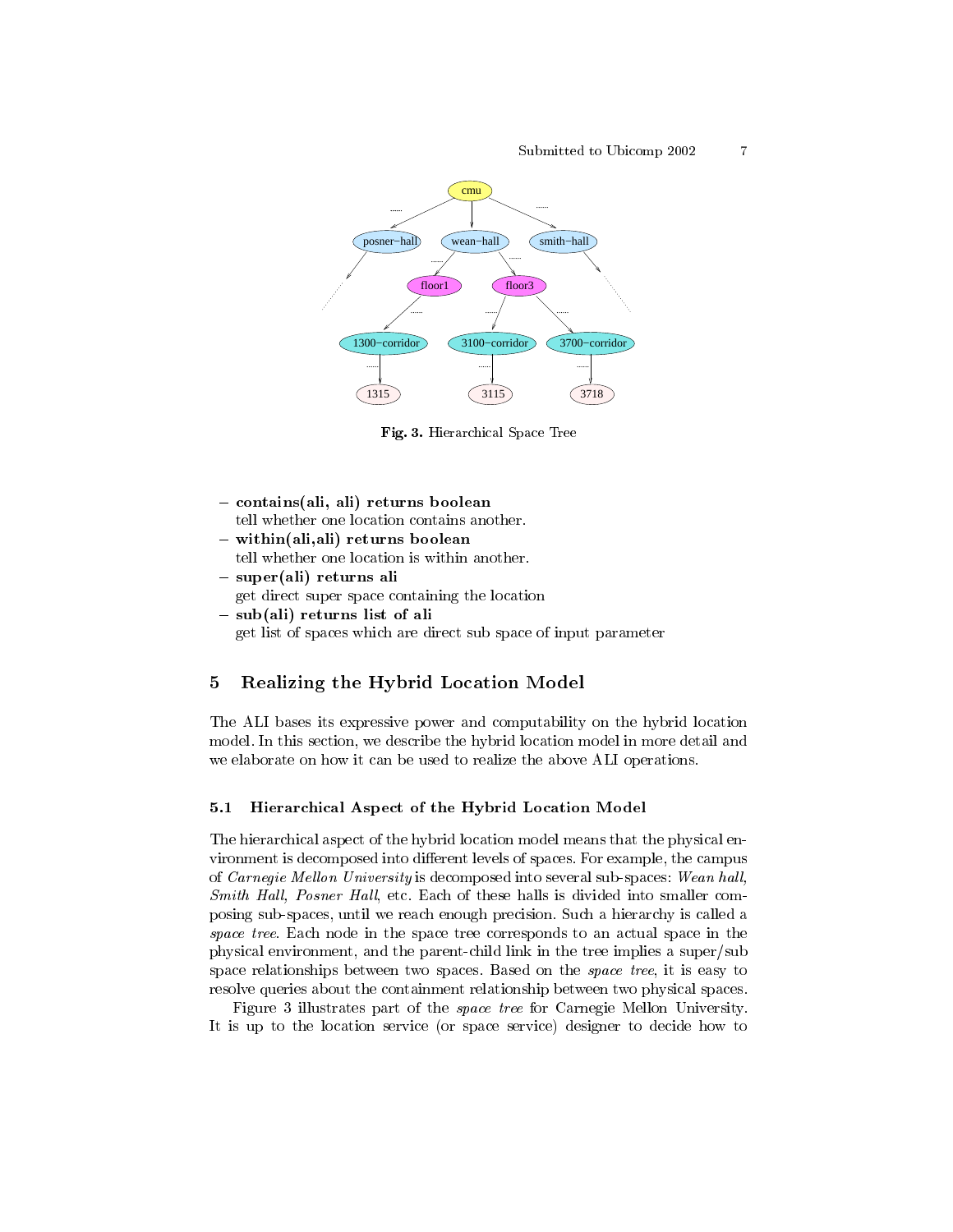8 Changhao Jiang, Peter Steenkiste



Fig. 4. Each space has its own space coordinate system, defined by specifying the origin point and three axes of "x", "y" and "z"

decompose the physical environment. The location service needs to maintain a tree style data structure for the *space tree* and must handle queries about spatial relationships based on this data structure.

All types of ALIs described in Section 4.3 corresponds to nodes in *space* tree, e.g. "ali://cmu/wean-hall/floor3/3100-corridor/3115" could correspond to a leaf node. The ALI is formatted by joining the names of nodes on the path from that corresponding node to the root.

#### $5.2$ Coordinate Aspect of the Hybrid Location Model

In order to compute the geometric relations such as *distance*, *containment*, and *intersection* between locations, they need to possess geometric attributes, such as shapes and point coordinates, in a well-defined coordinate system. Most coordinate location models use a global reference coordinate system, such as GPS coordinate system. Within a global coordinate system, locations can be uniquely specified, thus making distance computation easier. However, in many cases, it is useful to support coordinates relative to a local reference system rather than to a global system. An important example is indoor spaces where GPS does not work well and a local coordinate system is more convenient. Another example is the coordinate system used by local sensing devices (e.g. badges).

For these reasons, the hybrid location model allows each space in the *space tree* to have its own coordinate system, named the *space coordinate system*.

Figure 4 shows an example of a *space coordinate system* in a physical environment. In the figure, we see two rooms, one containing the other. The bigger room is the super space of the smaller one. Both rooms have their own space *coordinate system*. The position of the computer in the smaller room can be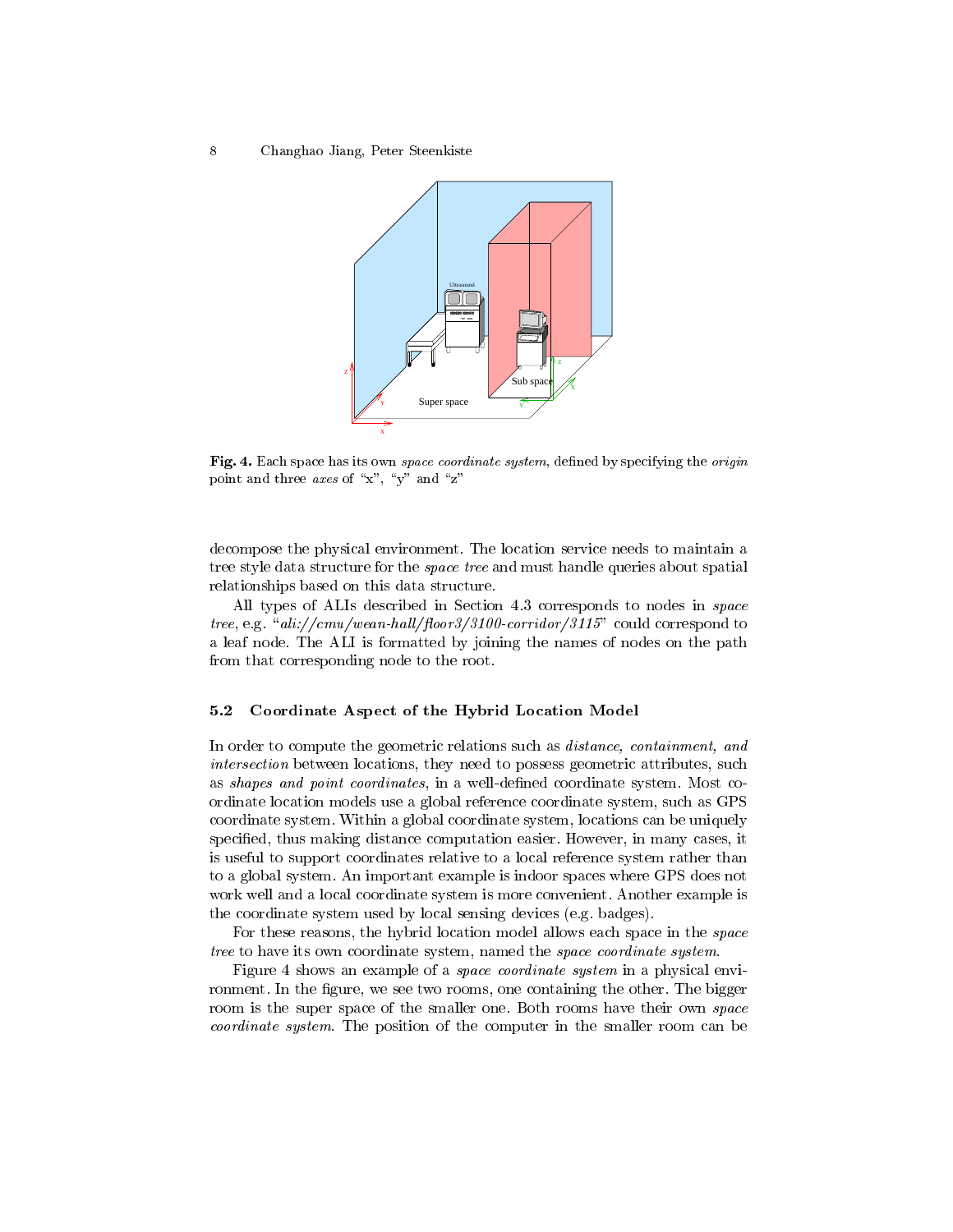

Fig. 5. Super Space Coordinate and Sub Coordinate System

expressed in coordinates of either the super space's coordinate system or the sub space's coordinate system. Coordination translation can be used to have the disparate coordinate system interoperate.

In order to translate coordinates between coordinate systems, the hybrid location model must define the position of the sub space's space coordinate sys*tem* within the super space's *space coordinate system*. To translate coordinates between spaces with no direct super/sub relationship, we must find the path between the two spaces in the *space tree* (see Section 5.1) and translate along the path, since the composing links imply super/sub relations.

The position of a sub space's *space coordinate system* is defined by specifying its **origin point** and **axes** within the super space's coordinate system. The origin point is specified by a displacement vector, from the super space's origin to the sub space's origin (vector  $\overrightarrow{OO'}$  in Figure 5). The three axes are specified by three unit vectors, respectively corresponding to the "x", "y", "z" axes of the sub space coordinate system (vector  $\overrightarrow{OX''}, \overrightarrow{OY''}, \overrightarrow{OZ''}$  in Figure 5). The three vectors are expressed in the form of a matrix, called the *rotation matrix* with each row recording an axis vector.

$$
\overrightarrow{V} = \overrightarrow{OO'} = [OO'_x, OO'_y, OO'_z]
$$

$$
R_{matrix} = \begin{bmatrix} \overrightarrow{OX''} \\ \overrightarrow{OY''} \\ \overrightarrow{OZ''} \end{bmatrix} = \begin{bmatrix} OX''_x & OX''_y & OX''_z \\ OY''_x & OY''_y & OY''_z \\ OZ''_x & OZ''_y & OZ''_z \end{bmatrix}
$$

Given the position of the sub space's coordination system within the super space's coordinate system, we can use simple linear algebra to translate coordinates between them. Here are the translation formulas: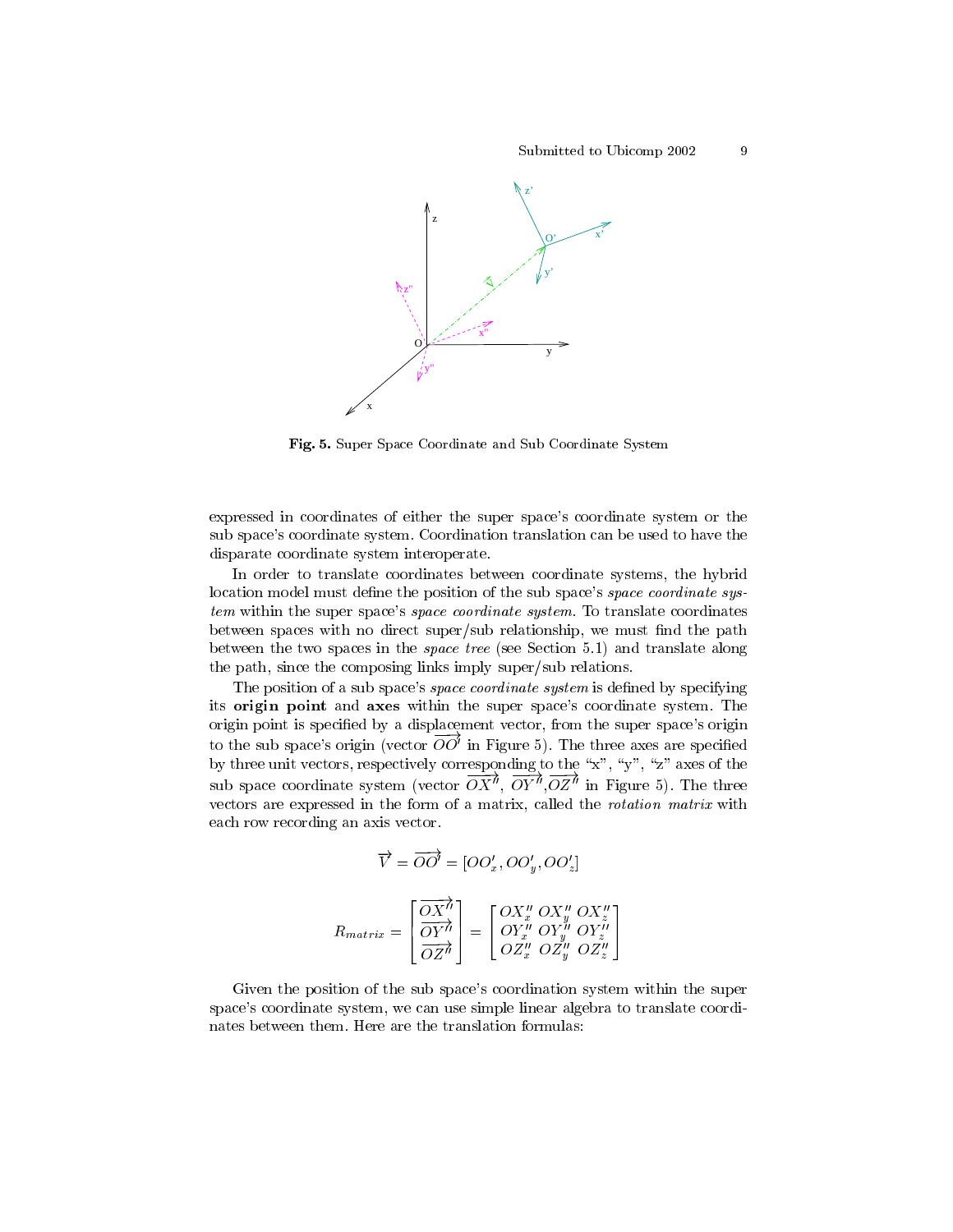$10$ Changhao Jiang, Peter Steenkiste



Fig. 6. Coordinate translation between super space and sub space

In Figure 6, if  $\overrightarrow{O'}\overrightarrow{P}_{sub} = [x0, y0, z0]$ , and  $\overrightarrow{OP}_{super} = [x1, y1, z1]$  then:  $\overrightarrow{OP}_{super} = \overrightarrow{O'P}_{sub} \cdot R_{matrix} + \overrightarrow{OO'}$  $\overrightarrow{O'}\overrightarrow{P}_{sub} = (\overrightarrow{OP}_{super} - \overrightarrow{OO'}) \cdot R_{matriz}^{-1}$ 

#### Integration of the Hybrid Location Model  $5.3$

So far we have discussed the hierarchical and coordinate aspects of the hybrid location model. We need to integrate these two aspects into a seamless system to realize the hybrid location model. This is achieved by adding geometric attributes to the nodes in the *space tree*. The resulting tree is called the *geometric space*  $tree$  (Figure 7).

The following geometric attributes are embedded into the space tree nodes:

- $-$  Shape indicates the geometric shape of the space, such as *cube*, *cylinder*,  $cube$ , etc.
- Extension, combined with *Shape* attribute, specifies the volume/area covered by the space.
- Origin is the origin point for the *space coordinate system* of the current space relative to the parent's coordinate system.
- Rotation Matrix which, as described in the previous section, specifies the directions of three axes of the *space coordinate system* of the current space relative to the parent's coordinate system.

The above four attributes are necessary for computing distance and spatial relationship. However the set of geometric attributes in the *geometric space tree* is extensible. For example, if you want to improve the performance, you can store some redundant information, such as the *centroid*, to accelerate the calculation of distance between spaces. You can also store additional information, such as an *owner* field to store the owner of the space, etc.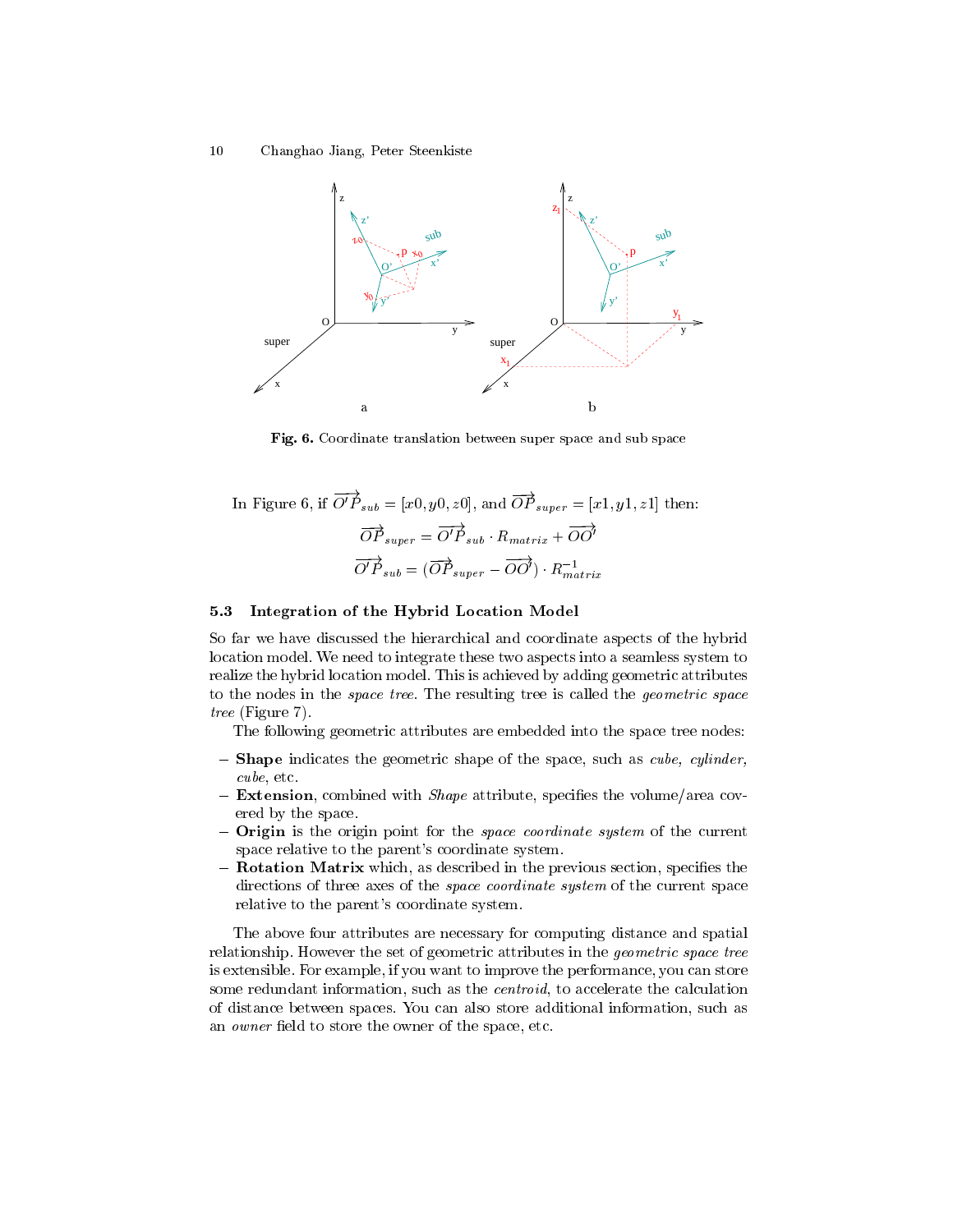

Fig. 7. Geometric space tree

#### $5.4$ **ALI** Operator Implementation

We briefly discuss how to realize the ALI operators of Section 4.4 using a *geometric space tree.* The basic step for the ALI operator implementation is *coordinate* translation, as described in Section 5.2. Theoretically, if we could turn all geometric attributes into a universal reference coordinate system, the implementation of every proposed operator in Section 4.4 becomes a trivial Euclidean Geometry problem. For brevity, we only describe the algorithm for the *distance* operator. Other operator implementations are similar:

distance (ali, ali) returns float *compute the distance between two locations* 

- 1. if the two input locations are in the same space coordinate system, return the Euclidean distance between them directly, otherwise go to step (2)
- 2. find the common super space for the two locations, and translate the coordinates of both locations into new coordinates in the *space coordinate system* of the common super space.
- 3. return the Euclidean distance between the coordinates of the input locations in the shared *space coordinate system*.

#### 6 A Space Service based on the Hybrid Location Model

In this section, we describe how the Aura space service is implemented using the hybrid location model and ALI representation.

#### $6.1$ Space Service for Aura

A Space Service provides information about the physical environment and about the spatial relationship between locations. Figure 8 illustrates how a contextaware application may use contextual information services [8] to locate the nearest color printer. It first asks the People Location Service for the current location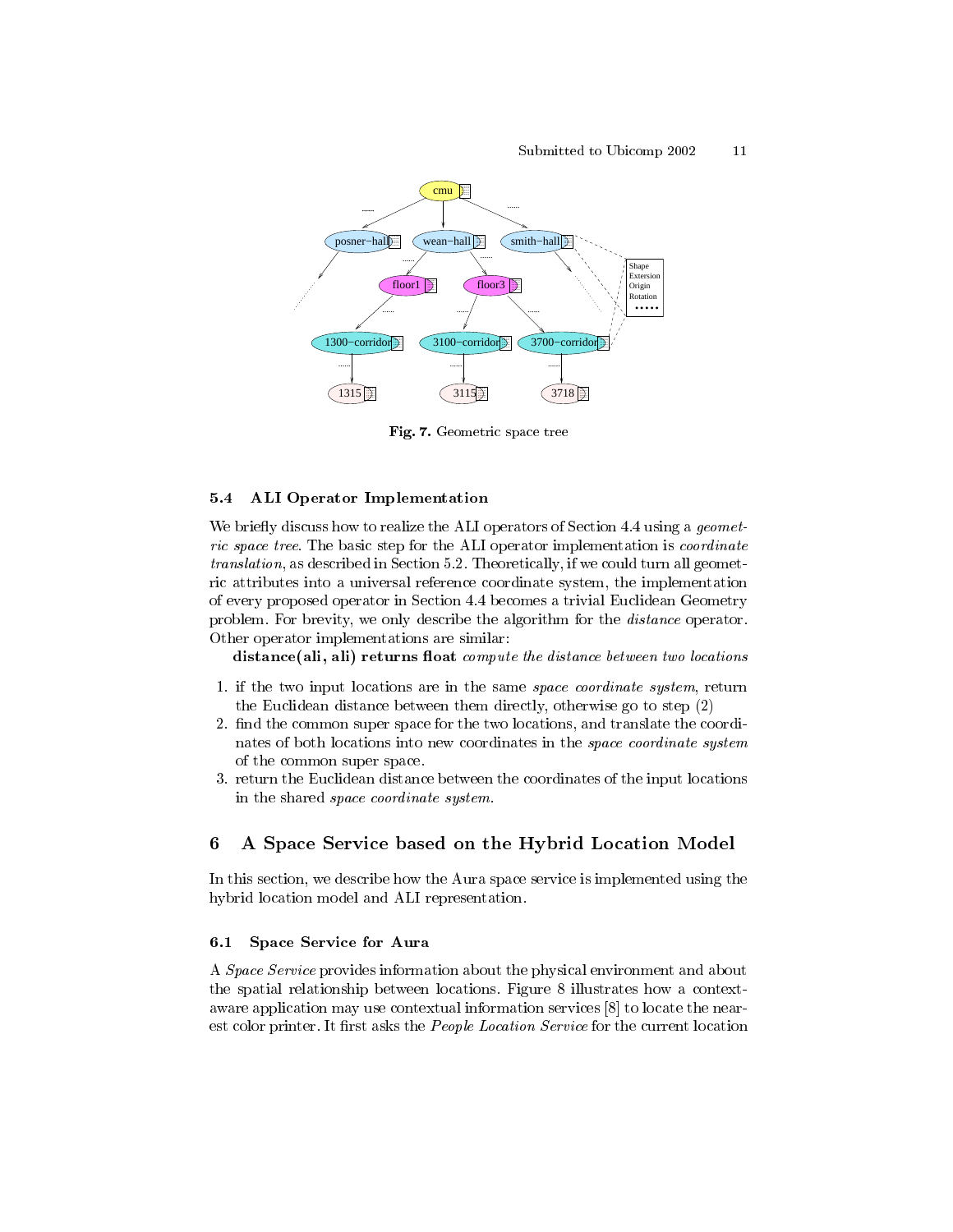#### 12 Changhao Jiang, Peter Steenkiste



Fig. 8. A context-aware application uses the contextual information services to locate the nearest color printer.

of the user and it retrieves the locations and names of all available color printers from the *Device Service*. It then queries the *Space Service* for the distances between all the printers and the user. Finally the nearest printer is identified as the one with the smallest distance.

Besides distance, the *Space Service* also answers queries about containment, the within relationship between locations, the super and sub spaces of a location, etc.

#### **Space Service Implementation**  $6.2$

In order for the *Space Service* to handle queries of spatial relations between locations, it needs to  $(1)$  model the relevant physical environment,  $(2)$  use a common location representing scheme with clients and other services. These two issues are directly addressed by the previously introduced hybrid location model and the Aura Location Identifier.

The Aura Space Service adopts the hybrid location model to model the physical environment. The model can either be implemented by building and maintaining a custom data structure representing the Geometric Space Tree, or by using a database to store the *Geometric Space Tree*. We use the latter approach for simplicity and easier extensibility. Note that using a custom data structure for the *Geometric Space Tree* may offer some advantages, such as more effient access. Table 1 shows the definition of the relations in the PostgreSQL  $[13, 10]$ database for the *geometric space tree*. Most of the attributes were explained in Section 5.3. In our current implementation, we eliminated the *Shape* attribute and we assume all spaces are in the shape of a polygon box, similar to ALIs of type Area (e.g. Figure 2. This explains the Height geometric attribute in the relation. To support spatial areas, we introduced the new data type polygon. The ali field is a character string representing the space ALI for the node. Super-sub spatial relationships are implicitly expressed in it. The name field is for the real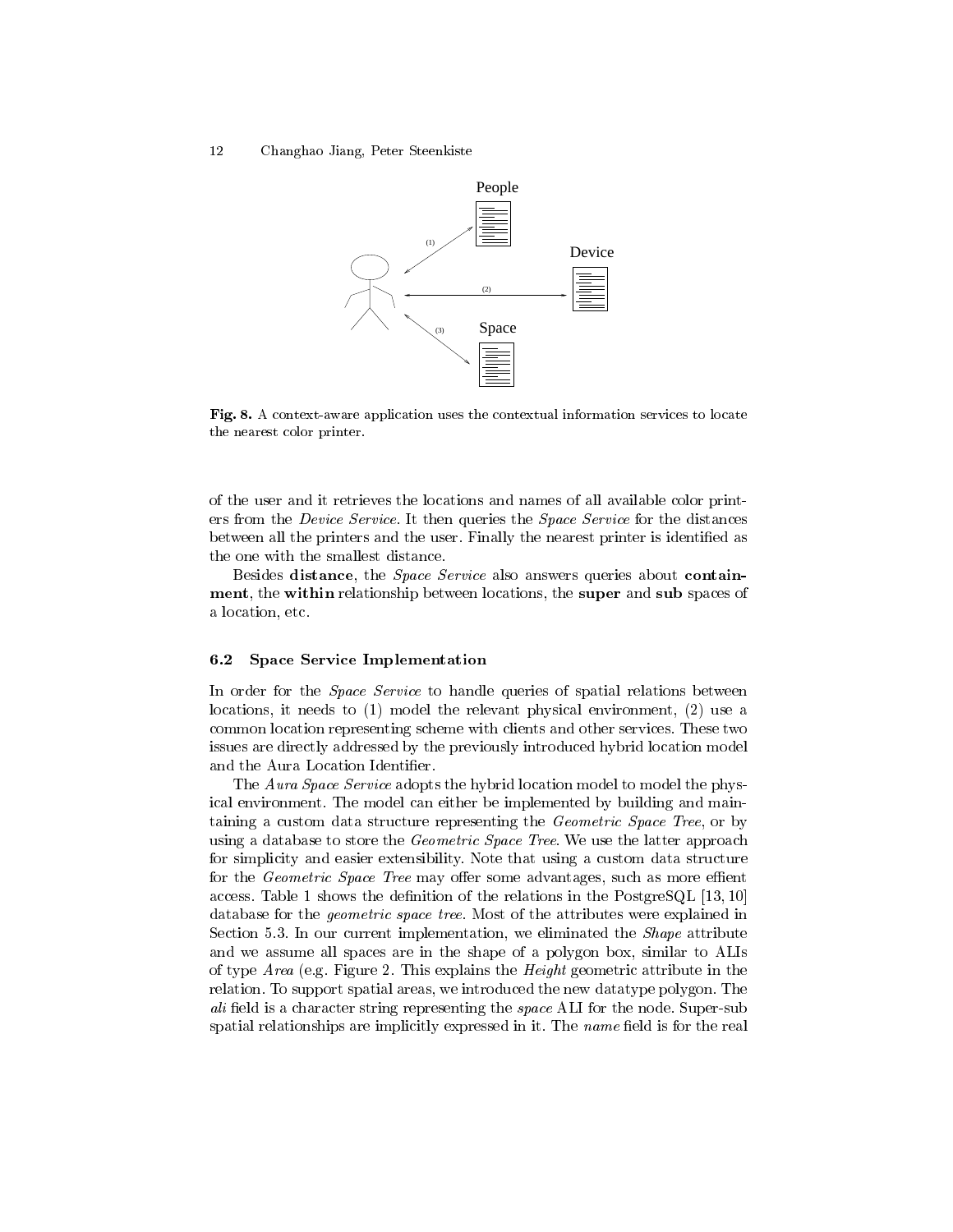| Geometric Attributes Colomn Name Column Type |                    |         |
|----------------------------------------------|--------------------|---------|
| NΑ                                           | ali                | varchar |
| NΑ                                           | name               | varchar |
| NΑ                                           | type               | enum    |
| <b>Extension</b>                             | extent             | polygon |
| Height                                       | height             | double  |
| Centroid                                     | cx, cy, cz         | double  |
| $O$ rigin                                    | $dx$ , $dy$ , $dz$ | double  |
|                                              | m00, m01, m02      |         |
| <b>Rotation Matrix</b>                       | m10, m11, m12      | double  |
|                                              | m20, m21, m22      |         |

Table 1. Relation definition for the *geometric space tree* in PostgreSQL database

name of the space. The type attribute describes the use of the space; it is an enumeration of conference room, teaching room, office, corridor, building, etc.

As shown in Table 1, an extended *geometric space tree* (with additional attributes as name, type) of hybrid location model is implemented by a relation in the database system. Based on this relation, all proposed ALI operators were implemented usnig simple database queries. The operators are rich enough to support the targeted context-applications such as those mentioned in Section 1. At the time of the writing of this paper, we are working on constructing some concrete context-aware applications with this space service and other contextual services (e.g. the Jane and Fred scenarios described in [6]). These applications will be used to evaluate both the choice of operators and performance of the Aura Space Service.

#### $6.3$ Populating the Space Service

The information for the Aura Space Service was obtained by extracting hierarchical and coordinate location data from floor plan files of subset of the buildings on the CMU campus. These files use AutoCAD's ".dwg" format. The first major service (other than the space service) to use the ALI representation is the Aura "people-location" service. It tracks the location of users using the 802.11 wireless network interface on their PDA or laptop. The people-location service is a based on signal triangulation [11]. In the initial version of hybrid location model, we do not support location attributes such as orientation, velocity, and precision. We hope to add these in the next version of the hybrid location model since they are important for some context-aware applications.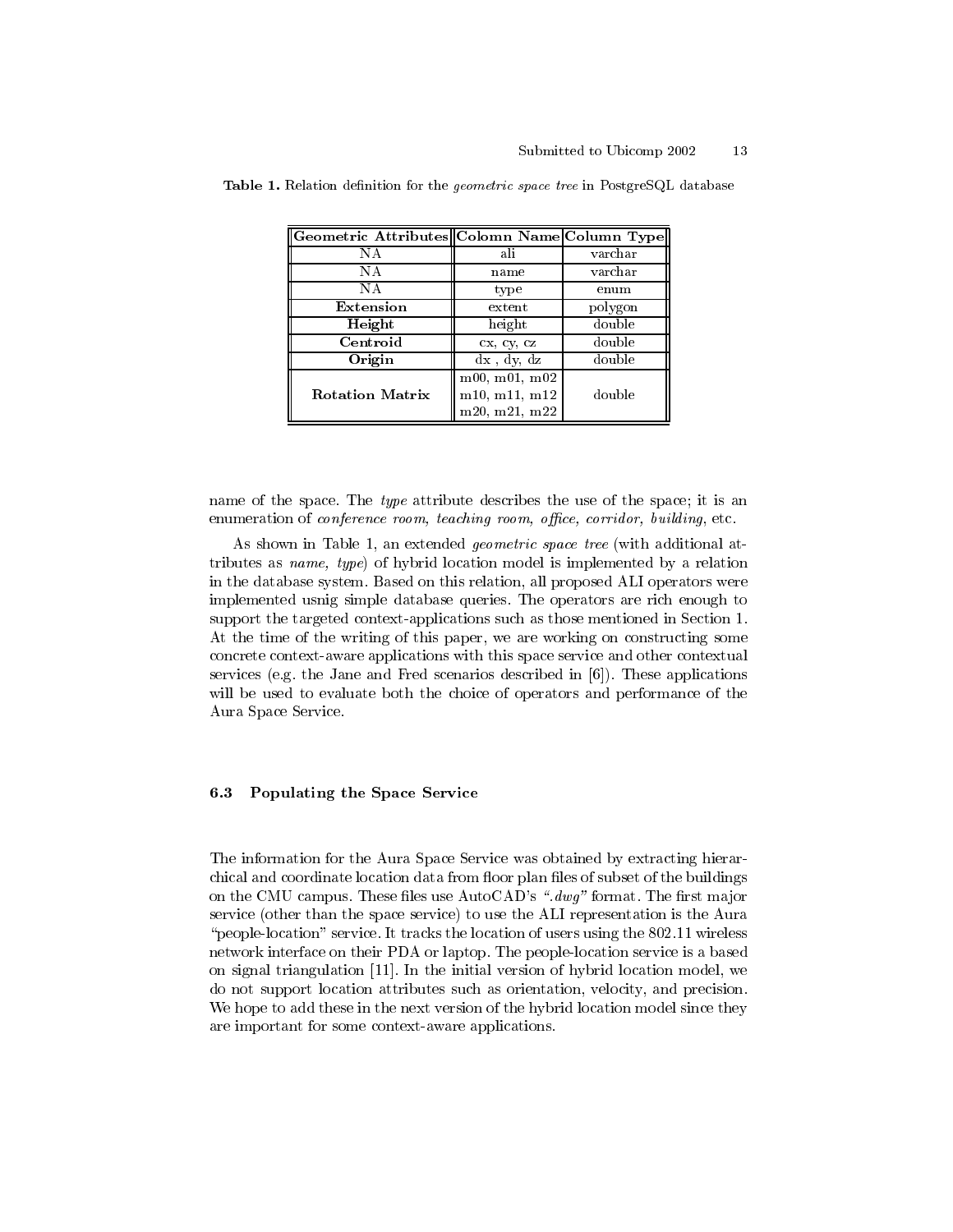#### 14 Changhao Jiang, Peter Steenkiste

|  | Table 2. ALI functions and their operators |  |  |
|--|--------------------------------------------|--|--|
|  |                                            |  |  |

| <b>Functions</b>               | Operators     |  |
|--------------------------------|---------------|--|
| distance(ali,ali)              | <->           |  |
| within $(ali, \overline{ali})$ | <<            |  |
| contains(ali, ali)             | $\rightarrow$ |  |
| nearest (tab.col, tab.col)     | ##            |  |
| isSuper(ali,ali)               | $\Rightarrow$ |  |
| isSub(ali, ali)                | $\epsilon$ =  |  |

### $\overline{7}$ Embedding the Hybrid Location Model into Database  $\mathbf{System}$

In the previous section we described how the hybrid location model can be implemented using a database. However, while the service API was based on the the ALI representation, the database used only primitive datatypes. We will call this a *service-level* implementation of the model. In this section we explore an alternative implementation in which the ALI data type is directly supported by the database itself. We will call this a *database-level* implementation.

#### $7.1$ **Extension to PostgreSQL**

In the previous section, the space service was implemented at the service level and the database did not directly support the ALI representation. As a result, queries about spatial relationships often have to be broken down into a sequence of service queries, thus making it impossible to fully exploit the power of the database system. For example, suppose an application wants to implement the query "find all printers on the 3rd floor of Wean Hall". With a service-level implementation of the space service, it would typically use a two-phase execution: (1) query the device service to get a list of all the printers with *name* and *location* attributes through "select name, *location* from printer", and (2) for each printer in the list, test whether it is on the 3rd floor of Wean Hall through a series of "select containment from space where location1= $'xxx'$  and  $location2 = 'ali! //cmu/mean-hall/floor3"$  queries. If the *containment* attribute returns yes, then add the name of printer to the result list. In the databaselevel service implementation, the ALI representation is directly supported by the database, making it possible to have more complex queries handled by the database system itself. In the case of our example, with a database-level implementation, the query can be done in just one SQL query, "select name from printer where within(location, 'ali://cmu/wean-hall/floor 3')".

We embed the hybrid location model into the open source object-relational database system PostgreSQL [10] by using its support of user-defined data types and operators in SQL queries [12]. This integration involved three steps: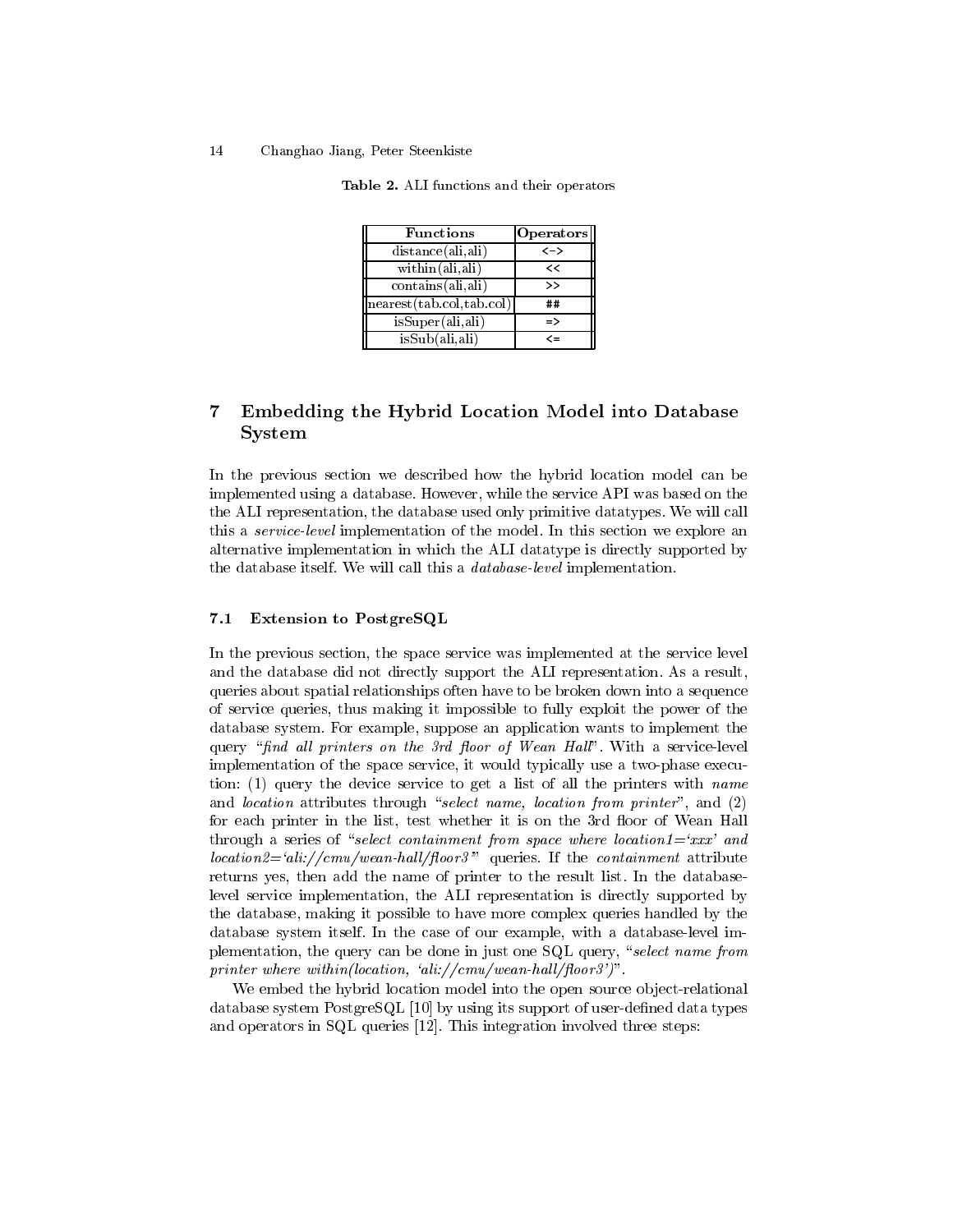- Create a table in PostgreSQL's system catalog to store the *geometric space tree* (Table 1).

The table with environmental location data serves as meta-data to model the physical environment of interest. ALI related operators are implemented by traversing the hierarchical geometric tree in the table.

- Define ALI as a user-defined data type.

The PostgreSQL database system allows users to create user-defined datatypes that can be used directly in  $SQL$  sentences. The creation of the ALI type is done using the  $SQL$  command "CREATE TYPE".

Realize user-defined functions for ALI, i.e. distance, contains, within, super and sub, and assign user-defined operators for these functions (Table 2).

The PostgreSQL database system also allows user to define user-defined functions and operators. This is done using the SQL commands "CREATE" FUNCTION" and "CREATE OPERATOR".

Based on the above extensions to PostgreSQL, the database system can directly handle certain spatial queries in SQL sentences. Therefore, complicated contextual information queries can often be handled directly by the underlying database system. Here are two examples to show the power of having database support for spatial queries.

- "SELECT p.name FROM printer p WHERE (p.location <-> 'ali://cmu/weanhall/floor3/3700-corridor') <  $10$ "

This is a range query to find all the printers within 10 meters of the 3700 corridor.

- "SELECT u.name, p.name FROM (SELECT name, office AS ali FROM staff WHERE category='facility') AS u, (SELECT name, location AS ali FROM print WHERE status='error') AS p WHERE (u.ali  $\langle -\rangle$  p.ali) =  $(SELECT (u. ali # # p. ali))$ "

This query tries to find the computing facility staff who is nearest to any of broken printers.

#### $7.2$ **Benefits and Limitations of Contextual Spatial Databases**

There are two major benefits to having database-level support for spatial queries: performance and flexibility.

Database-level support for spatial queries can improve performance in two ways: (1) the tight integration of data storage and service execution logic can reduce unnecessary transport overhead between them, and (2) most database systems have excellent built-in query optimizer, that can dramatically improve the performance of the sophisticated query processing.

In Figure 9, we show a performance comparison between database-level and service-level implementations of ALI. The two graphs plot the query execution time versus the queried table size. These experiments are all done on a PC with configuration shown in Table 3. The service-level ALI is implemented using Java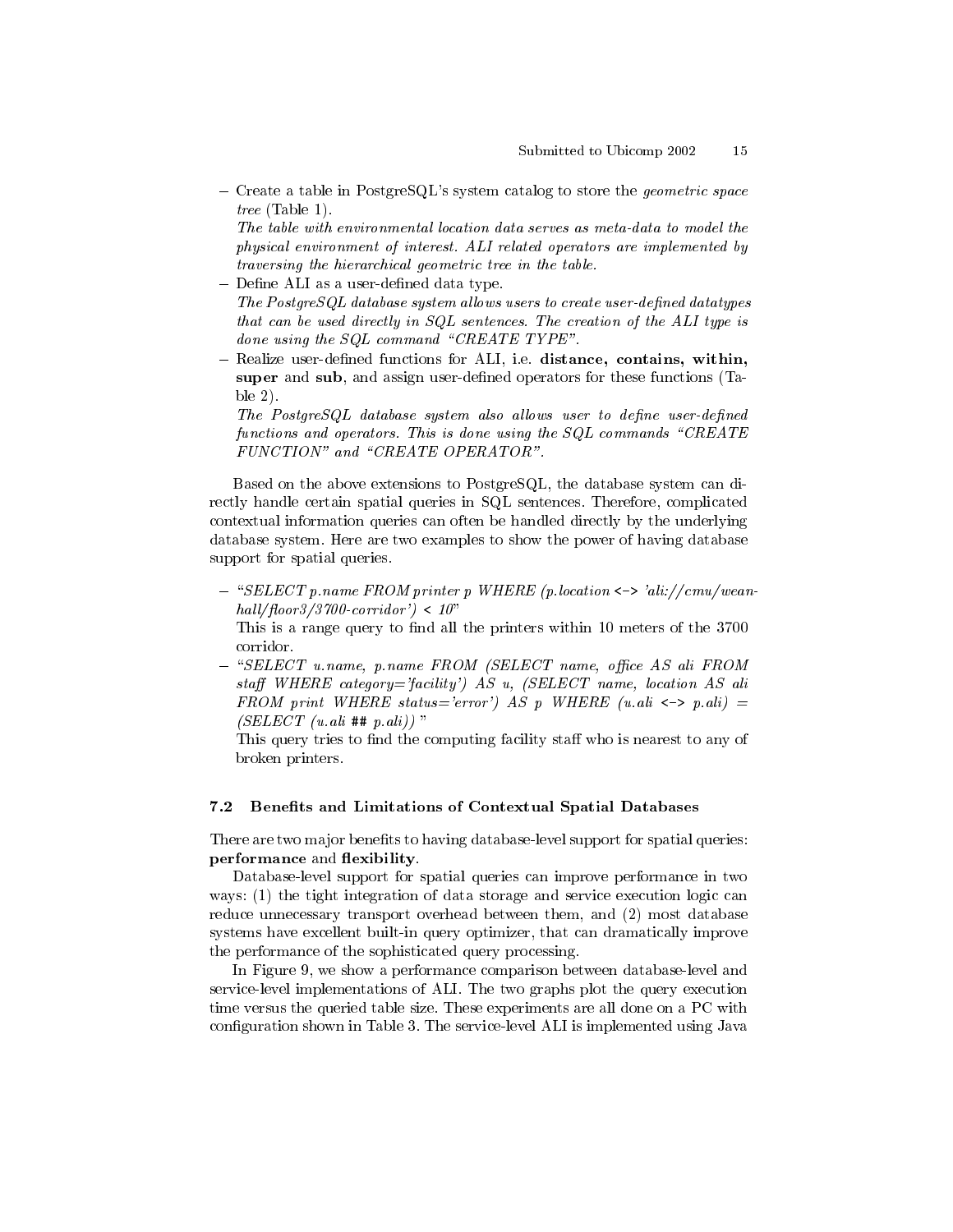

Fig. 9. Performance comparison between (a) service-level and (b) database-level implementations of ALI.

Table 3. PC Configuration for Performance Test

| 1 CPU                                          | Pentium 4 1.50GHz |
|------------------------------------------------|-------------------|
| Memory                                         | 256 M             |
| Cache                                          | 256 KB            |
| ΟS                                             | Linux 2.4.17      |
| $\left  \mathrm{PostgreS\overline{QL}}\right $ | 7.2               |
| JDK                                            | J2SE 1.4.0-Beta3  |
| Perl                                           | v5.6.0            |

J2SE 1.4.0-Beta3. the database-level ALI was implemented on PostgreSQL 7.2 using Perl v5.6.0 as described above.

Figure 9(a) shows the execution time for the query "find the nearest printer *in a table to location A*" for our service-level and database-level implementations. We see that due to the tight integration of data storage and execution logic, the database-level implementation of ALI consumes proportionally less time than service-level implementation. The query for Figure  $9(b)$  is to "find the printer within 3rd floor of Wean Hall, whose job queue has less than 3 jobs". Again, we see that the query optimizer in the database system helps to reduce the consumed time.

The second benefit of having database-level support for ALI is flexibility. The standardized query interface language SQL has been regularly extended from original SQL to SQL3 to accommodate more sophisticated queries. If we can express spatial queries directly on top of the database system, we will be able to take advantage of SQL to express more flexible queries, such as the second example query in Section 7.1.

Though the contextual spatial database offers some intriguing benefits for context-aware applications, there are some constraints limiting its universal ap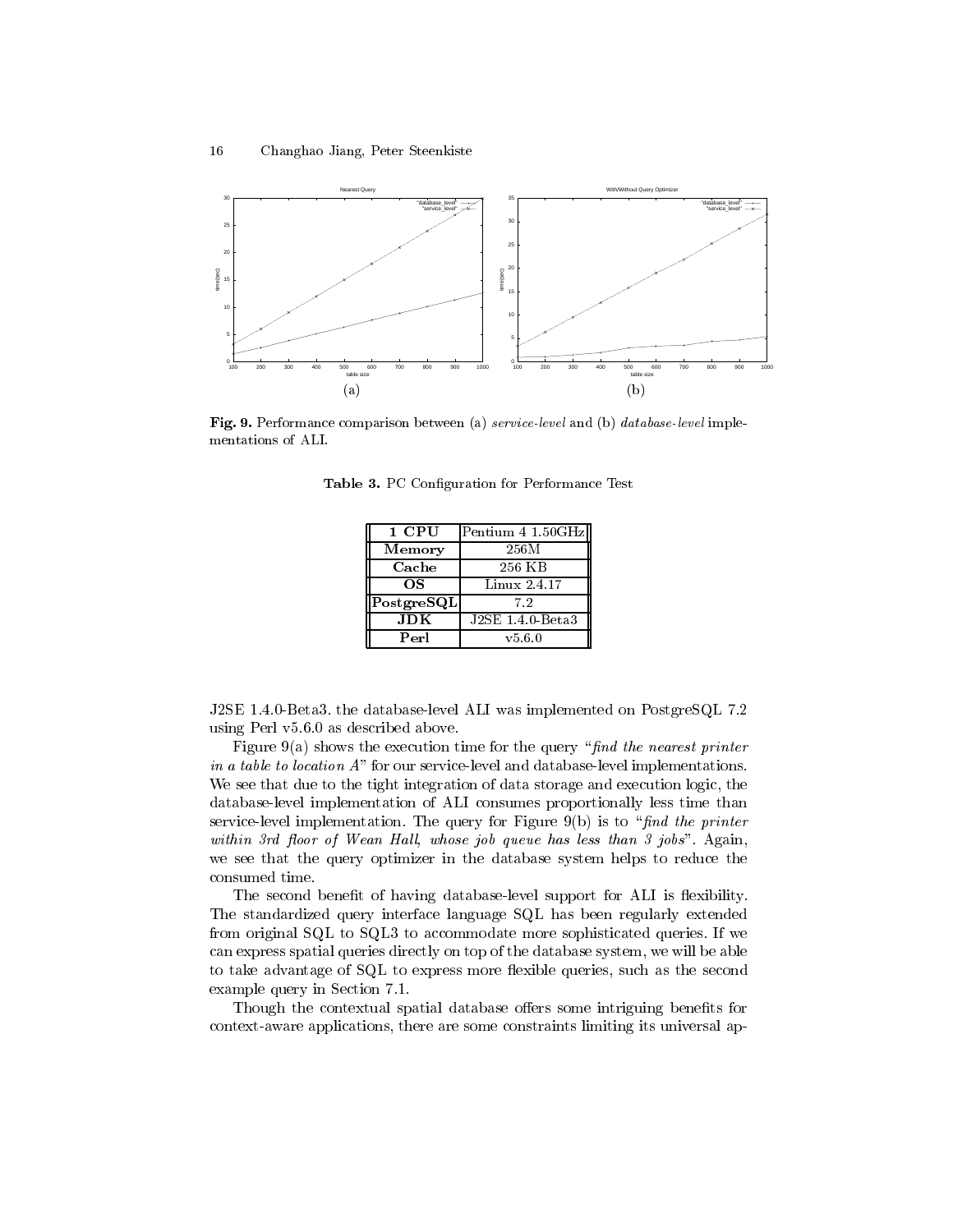plicability. For example, in the Aura Project's contextual information services, there are several services maintaining highly dynamic attributes, which cannot be directly stored in a database system. These dynamic attributes include "people's location", "available bandwidth", etc. This information has to be provided by custom services that cannot be integrated as described in this section (see [8] for more details).

#### **Related Work** 8

Context-aware applications or more narrowly location-aware applications depend on efficient location modeling and representation technologies. Many location models have emerged in different application domains. Most of these models are either dealing with very large scale spaces, e.g. geographic location modeling, or with very small scale, e.g. single room indoor location models. Context-aware applications in the ubiquitous and mobile computing field need something in between. Some earlier location models have directly addressed the needs context-aware applications. NEXUS [2,7] and Semantic Spaces [4] are two good representatives.

NEXUS aims at providing a universal platform for all location-aware applications, which involves two major issues, modeling the world and representing locations. NEXUS introduces two XML-based languages, AWML and AWQL respectively, to address these issues. Distributed spatial model servers collaborate to provide a unified spatial view through some well-devised interfaces to applications. NEXUS is able to describe locations at different levels of precision, which is similar to ALI's hierarchical aspect. This model, to some extent, has a philosophy similar to ALI, since it provides a spatial query service based on a centralized data repository. However, NEXUS's solution is relatively more heavy-weighted than the ALI approach because the ALI representation is only concerned about a particular physical environment, such as a campus, while NEXUS worries about a global scale unified service platform.

Semantic Spaces from Microsoft Research is an example of a hierarchical location model, which decomposes the physical environment into a hierarchy of spaces. The locations of moving users or devices are correlated to actual physical spaces, thus it is capable of answering "containment" queries. However, because of its inherent lack of metric attributes and precision, it is unable to compute distance accurately, and represent location precisely, which are requirements for some ubiquitous computing applications.

#### 9 Conclusion

The modeling of physical environment and representation of locations are key technologies for context-aware applications. This paper presents a hybrid location model using a computable location identifier to meet these needs. The hybrid model integrates the hierarchical and coordinate approaches for representing location. Our experience in building the Aura space service on top of the location